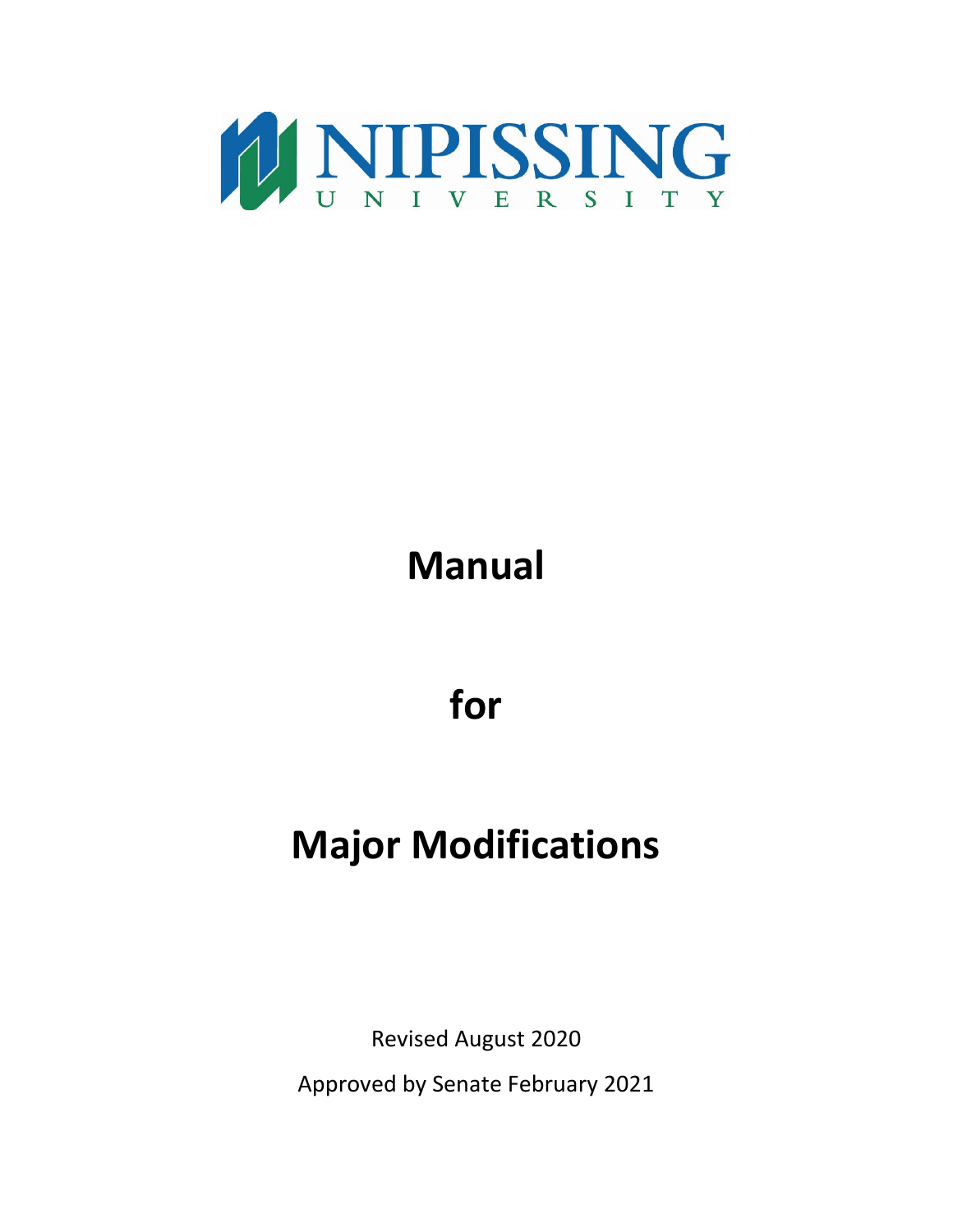## **Appendix E1 Letter of Intent for a Major Modification**

| <b>Current Program Name:</b>        |  |
|-------------------------------------|--|
| If changing, Proposed Program Name: |  |
| Academic Unit Proposing the         |  |
| Modification:                       |  |
| Proposed Start Date:                |  |
| Submitted by:                       |  |

Explain the rationale for modifying the existing program. Why are these changes necessary? What does the program seek to accomplish by implementing these changes?

Identify this modification's relationship to the University's Strategic Plan and the approved Strategic Mandate Agreement (SMA).

•Strategic Plan: [https://www.nipissingu.ca/departments/presidents](https://www.nipissingu.ca/departments/presidents-office/strategic-plan/Documents/Nipissing%20Strat%20Plan-FINAL_8Jan15.pdf)-office/strategic[plan/Documents/Nipissing%20Strat%20Plan](https://www.nipissingu.ca/departments/presidents-office/strategic-plan/Documents/Nipissing%20Strat%20Plan-FINAL_8Jan15.pdf)-FINAL\_8Jan15.pdf

•Strategic Mandate Agreement: h[ttps://www.ontario.ca/page/all](https://www.ontario.ca/page/all-college-and-university-strategic-mandate-agreements)-college-and-university[strategic-mandate-agreements](https://www.ontario.ca/page/all-college-and-university-strategic-mandate-agreements)

If any of the changes have been developed as a result of recommendation(s) from a cyclical program review, please identify those changes along with their associated recommendation(s) from the review.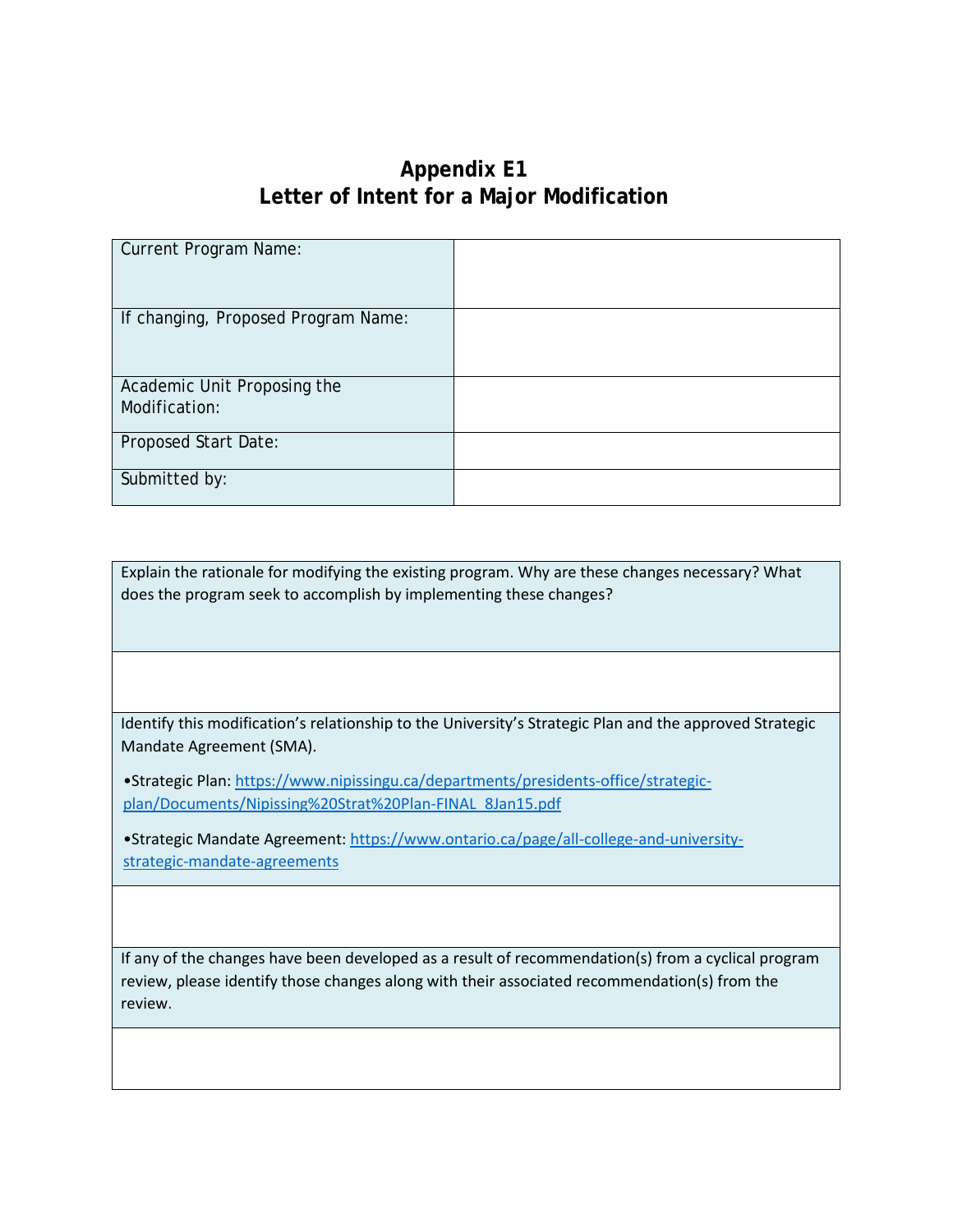Provide details of existing and new resources (human, physical and budgetary) required to modify the program.

If this change will affect other academic units, please include evidence that they have been consulted. As well, identify the extent to which they are prepared to contribute to the proposed program modification.

If you anticipate these changes will impact enrolment, or if they reflect current student demand, please provide more information and rationale below.

Include certification from the relevant Dean(s) that the modified program is an appropriate and desirable addition to the academic programs of the University, and that a proposed discontinuation is appropriate and in line with the strategic direction of the Faculty. As well, include a clear commitment that the modified program will be appropriately resourced. For undergraduate programs, the relevant Dean(s) shall be the Dean(s) of the Faculty within which the program resides. For graduate programs, the appropriate Deans shall be both the Dean of Graduate Studies and the Dean(s) of the relevant Faculty or Faculties.

Decanal Comments

Provost Comments and Sign-Off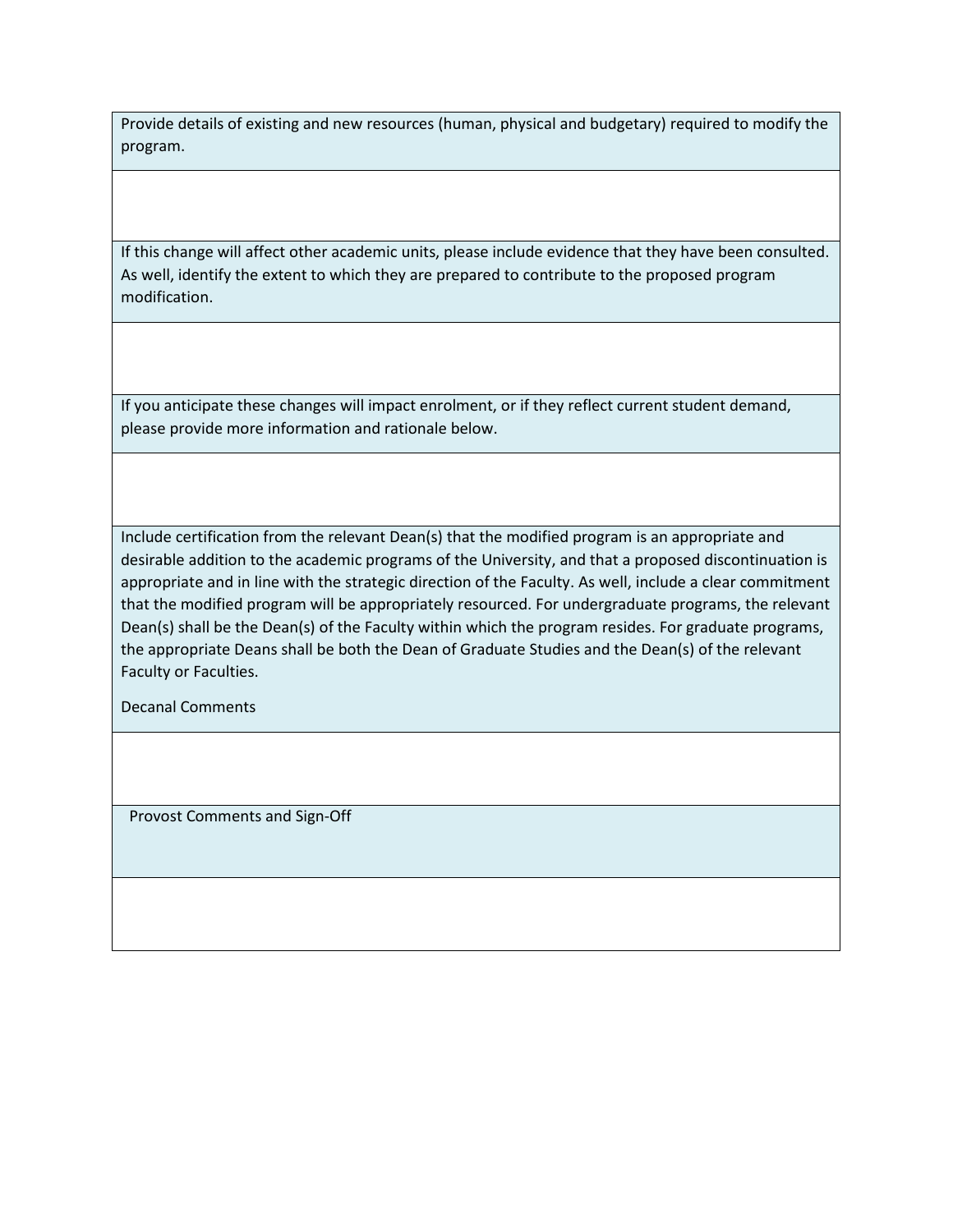## **Appendix E2 Proposal for Major Modification**

Once the Letter of Intent is approved by the Provost, the academic unit will prepare the Proposal for Major Modification as per the template below. From there, this Proposal will be submitted to:

- ARCC (Undergraduate Programs) or GSC (Graduate Programs)
- Faculty Executive\*
- ACC
- Senate

\*If the Provost determines the Major Modification may require substantial changes to resources/infrastructure, the proposal will also need to be heard at AQAPC following Faculty Executive. It does not matter if the proposal is heard at AQAPC or ACC first, however it must be reviewed at both committees before moving forward to Senate.

| <b>Current Program Name:</b>        |  |
|-------------------------------------|--|
| If changing, Proposed Program Name: |  |
| Academic Unit Proposing the         |  |
| Modification:                       |  |
| Proposed Start Date:                |  |
| Submitted by:                       |  |

Provide a brief summary of the proposed Major Modification.

Explain the rationale for modifying the existing program. Why are these changes necessary? What does the program seek to accomplish by implementing these changes?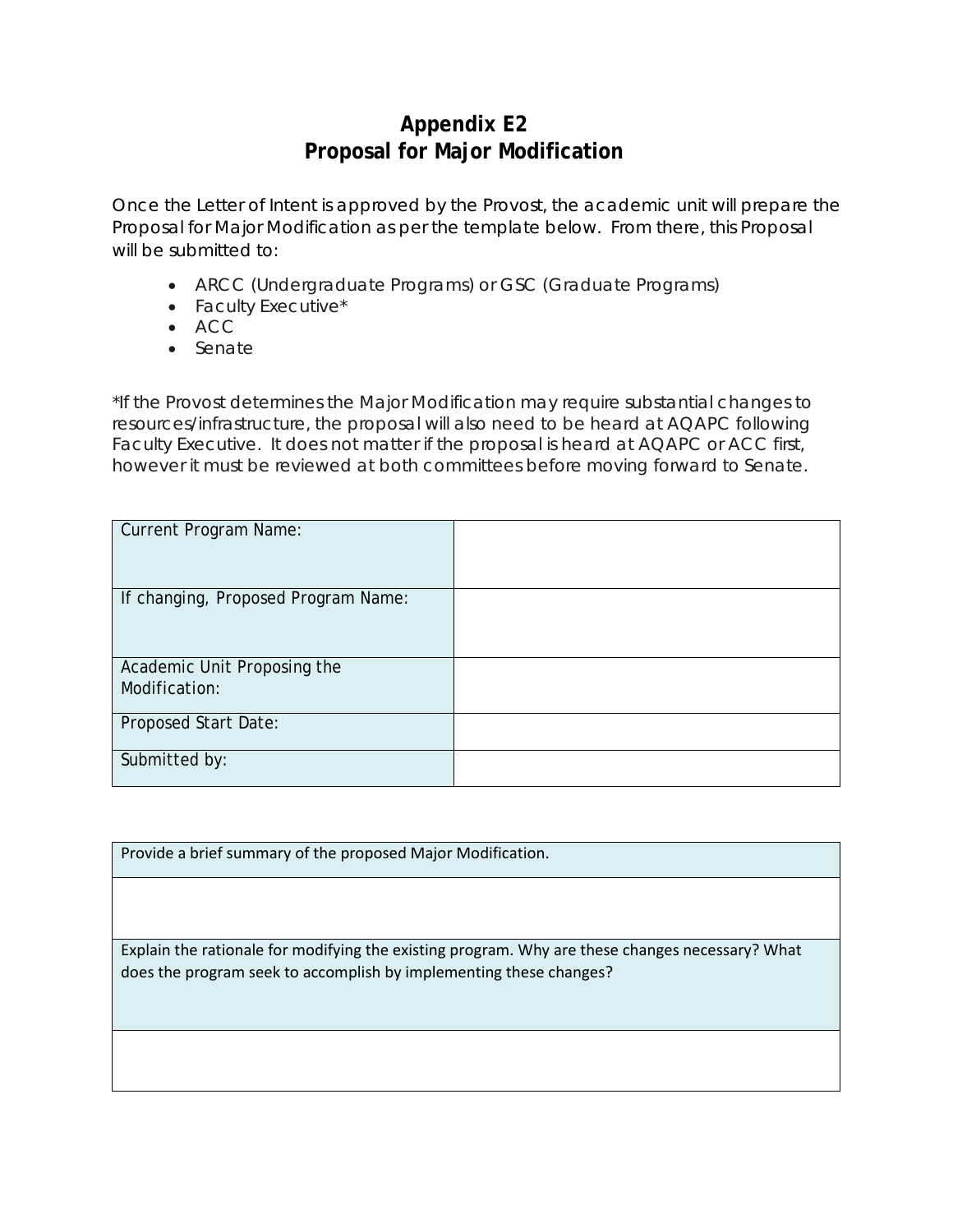Identify this modification's relationship to the University's Strategic Plan and the approved Strategic Mandate Agreement (SMA).

•Strategic Plan: [https://www.nipissingu.ca/departments/presidents](https://www.nipissingu.ca/departments/presidents-office/strategic-plan/Documents/Nipissing%20Strat%20Plan-FINAL_8Jan15.pdf)-office/strategic[plan/Documents/Nipissing%20Strat%20Plan](https://www.nipissingu.ca/departments/presidents-office/strategic-plan/Documents/Nipissing%20Strat%20Plan-FINAL_8Jan15.pdf)-FINAL\_8Jan15.pdf

•Strategic Mandate Agreement[: https://www.ontario.ca/page/all](https://www.ontario.ca/page/all-college-and-university-strategic-mandate-agreements)-college-and-university-strategic[mandate-agreements](https://www.ontario.ca/page/all-college-and-university-strategic-mandate-agreements)

If any of the changes have been developed as a result of recommendation(s) from a cyclical program review, please identify those changes along with their associated recommendation(s) from the review.

Provide details of existing and new resources (human, physical and budgetary) required to modify the program.

Include certification from the relevant Dean(s) that the modified program is an appropriate and desirable addition to the academic programs of the University, and that a proposed discontinuation is appropriate and in line with the strategic direction of the Faculty. As well, a clear commitment that the modified program will be appropriately resourced. For undergraduate programs, the relevant Dean(s) shall be the Dean(s) of the Faculty within which the program resides. For graduate programs, the appropriate Deans shall be both the Dean of Graduate Studies and the Dean(s) of the relevant Faculty or Faculties.

Decanal Comments

If this proposal impacts the program's curriculum, please provide a copy of the current program requirements from the Academic Calendar, as well as a copy of how the proposed version would appear if approved. Please highlight the differences between the two versions of the program.